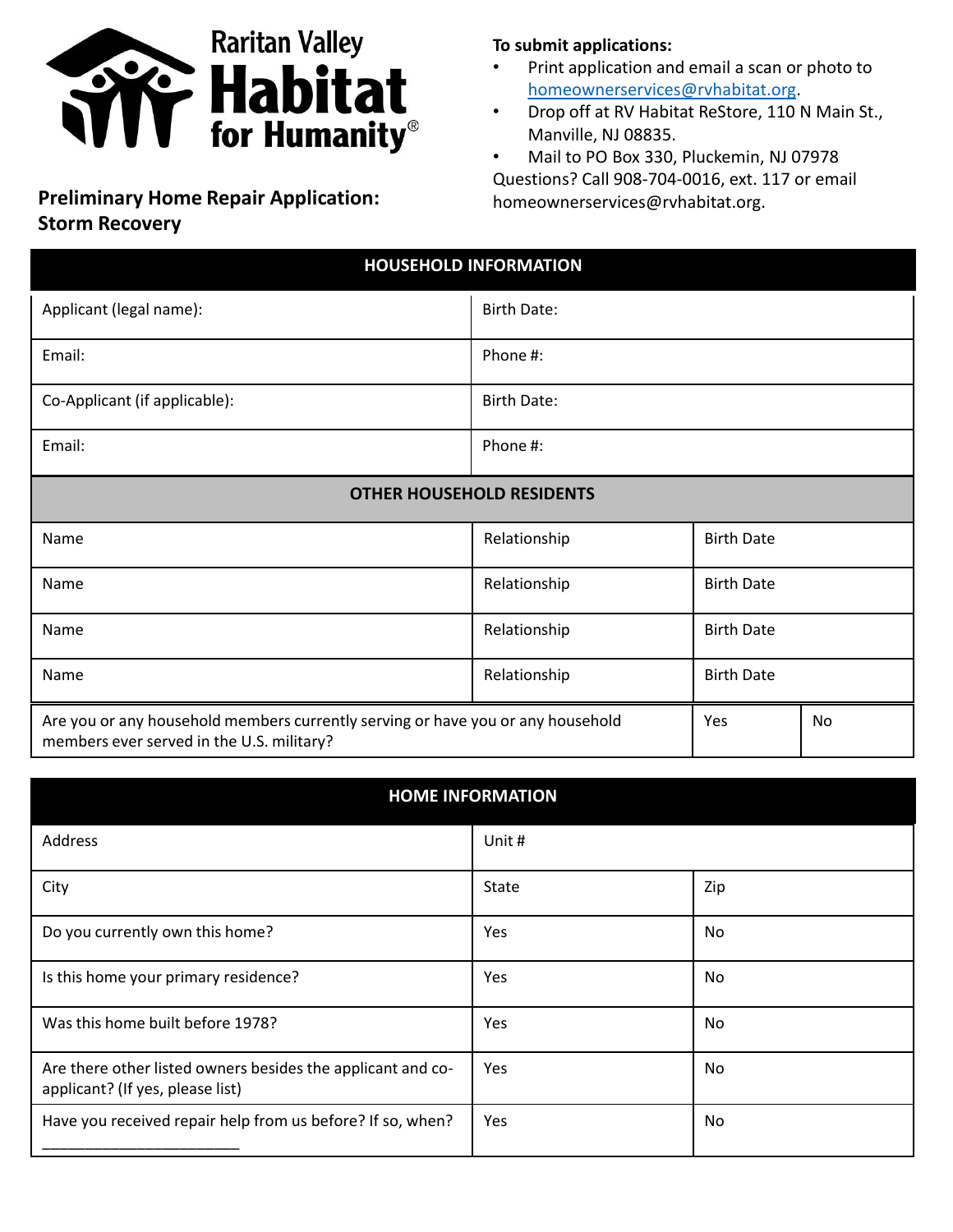## HOME REPAIRS NEEDED

Please describe the repairs you are requesting next to the Area of Repair, otherwise leave section blank. Raritan Valley Habitat for Humanity may be unable to complete all of repairs requested and prioritize repairs to complete based on homeowner affordability and the repair's effect on the safety, accessibility and/or preservation of the home.

| <b>AREA OF REPAIR</b>                                                                                                                                    | <b>DESCRIPTION</b> |
|----------------------------------------------------------------------------------------------------------------------------------------------------------|--------------------|
| Basement cleanup. Please specify type of cleanup, i.e.<br>removal of furniture, removal of debris, removal of stored<br>items, sanitizing surfaces, etc. |                    |
| Upper-floor cleanup. Please specify what floor (first, second,<br>attic) and what type of cleanup.                                                       |                    |
| Minor repairs. Please specify what type of repairs are<br>needed and the location of needed repairs in the house or on<br>the property.                  |                    |
| Roofing Repairs. Please identify where roof leaks. How many<br>years has it been since the roof was replaced?                                            |                    |
| Other: Identify other repairs requested but not listed above.                                                                                            |                    |

| <b>HOME CONDITIONS</b>                                                                   |     |    |  |
|------------------------------------------------------------------------------------------|-----|----|--|
| Is there a pet in the home?                                                              | Yes | No |  |
| Is there currently standing water in the area of cleanup or repair? If yes,<br>describe: | Yes | No |  |
| To your knowledge is there any mold present?                                             | Yes | No |  |
| Is there upholstery that is currently wet in the areas of cleanup/repair?                | Yes | No |  |